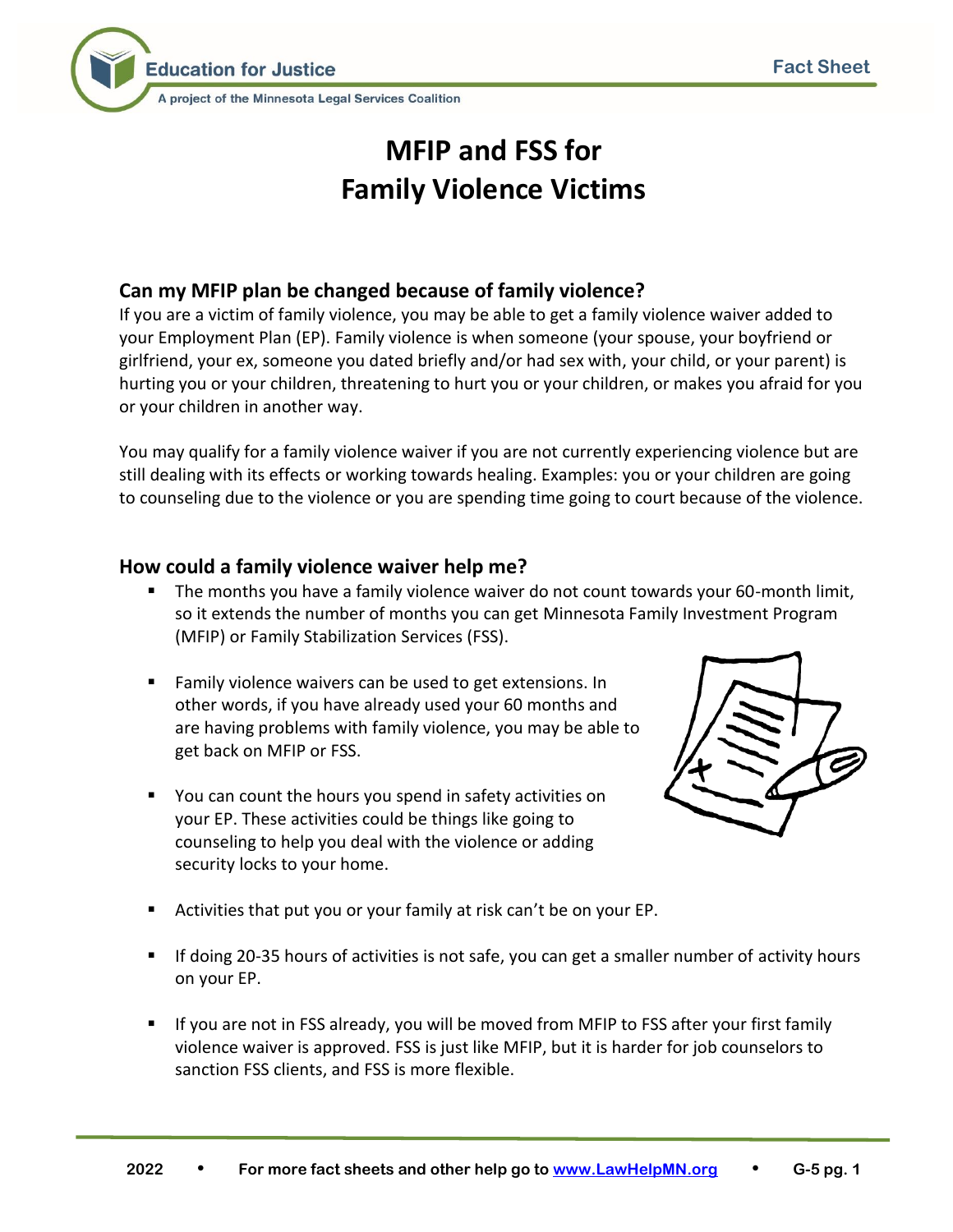# **What is an Employment Plan (EP)?**

If you get MFIP or FSS, you have to have an employment plan (EP). You write it with your job counselor. Your EP has 20-35 hours of work activity per week, depending on the age of your youngest child. Work activities are things like looking for work, working, or training. See our fact sheet *[MFIP: Employment Plans.](http://www.lawhelpmn.org/self-help-library/fact-sheet/mfip-employment-plans)*

If you have a family violence waiver added to your EP, you can count the time you spend on safety activities. You may not have to do 20-35 hours of activities each week if it is not safe for you.

If you do not do the things in your EP, your MFIP or FSS grant can be sanctioned or cut back. After 6 months of sanction, you can lose MFIP or FSS completely.

## **How can I get a family violence waiver added to my EP?**

- Tell your job counselor you need a family violence waiver.
- Find a family violence advocate (see below).
- Your job counselor should set up a meeting for you, your job counselor, and your family violence advocate to write the EP/family violence waiver together.

## **How do I find an advocate?**

Your job counselor must refer you to an advocate to help write your family violence waiver if you ask. If you already have a domestic violence advocate or legal aid lawyer you would like to work with, that person can be your advocate. It is your choice, not your job counselor's.

You can't be put into sanction while you are trying to get an advocate, so tell your job counselor as soon as possible if you need one. To find an advocate on your own, call 1-(866) 223-1111.



## **What might go in an EP/family violence waiver?**

Your job counselor has the form to add to your EP so you can get the waiver. The form lists common activities like always carrying a cell phone and checking in with a family violence advocate. You don't have to do every activity listed on the form, and you can add your own things. Every plan is different. Your job counselor should not try to make you do anything that you and your advocate do not think is safe. If your job counselor is trying to make you do something that you and your advocate do not think is safe, appeal right away and call legal aid.